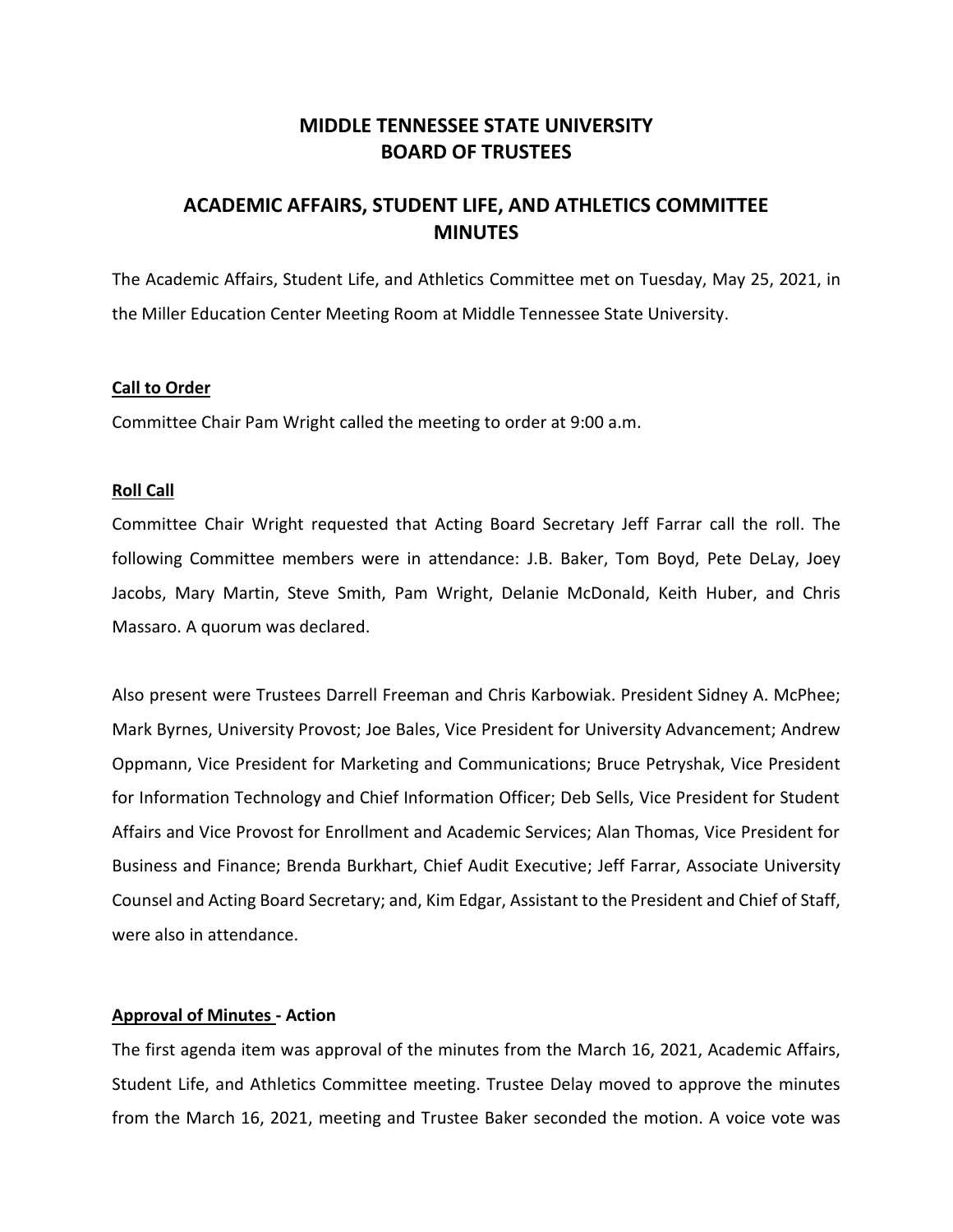taken and the motion to approve the minutes from the March 16, 2021, meeting of the Academic Affairs, Student Life, and Athletics Committee passed unanimously.

#### **Achievement Gaps Initiative - Information**

Provost Byrnes introduced Vice Provost for Student Success Rick Sluder to provide an overview of MTSU's early arrival programs, Scholars Academy and Student Transition and Academic Readiness (S.T.A.R.) programs. Scholars Academy began in 2005 with 30 students coming to MTSU campus for a five-week academy. In 2016, it was redesigned, according to national best practices, to a two-week program and expanded to 100 students. Brelinda Johnson, Scholars Academy manager and Travis Strattion, assistant manager, presented background information on the Scholars Academy and S.T.A.R. program.

Dr. Sluder presented retention and graduation rates for Scholars Academy freshmen compared to other freshmen and the fiscal impact of MTSU's student success work. The first-time, full-time freshman retention rate has increased from 68.5% in 2013 to 78.4% in 2020. If the retention rate remained the same, we would have 803 fewer students enrolled and \$3,032,931 less in tuition.

Trustee Freeman noted that the funding formula places more emphasis on first-generation students, so we could make a business case for investing in these groups of students.Trustee Martin added that the structure of the funding formula rewards other institutions more than MTSU, because we have been so successful with first-generation, Pell-eligible students.

Dr. Sluder concluded his presentation by discussing the proportion of different races and genders among MTSU students. Data from Fall 2011 to Fall 2020 comparing students by race, ethnicity and gender shows an increase in all diverse groups.

### **Approval of Tenure and Promotion Candidates - Action**

Provost Byrnes presented the list of twenty-two (22) tenure candidates and thirty-eight (38) promotion candidates recommended by the President and Provost for the Committee's consideration.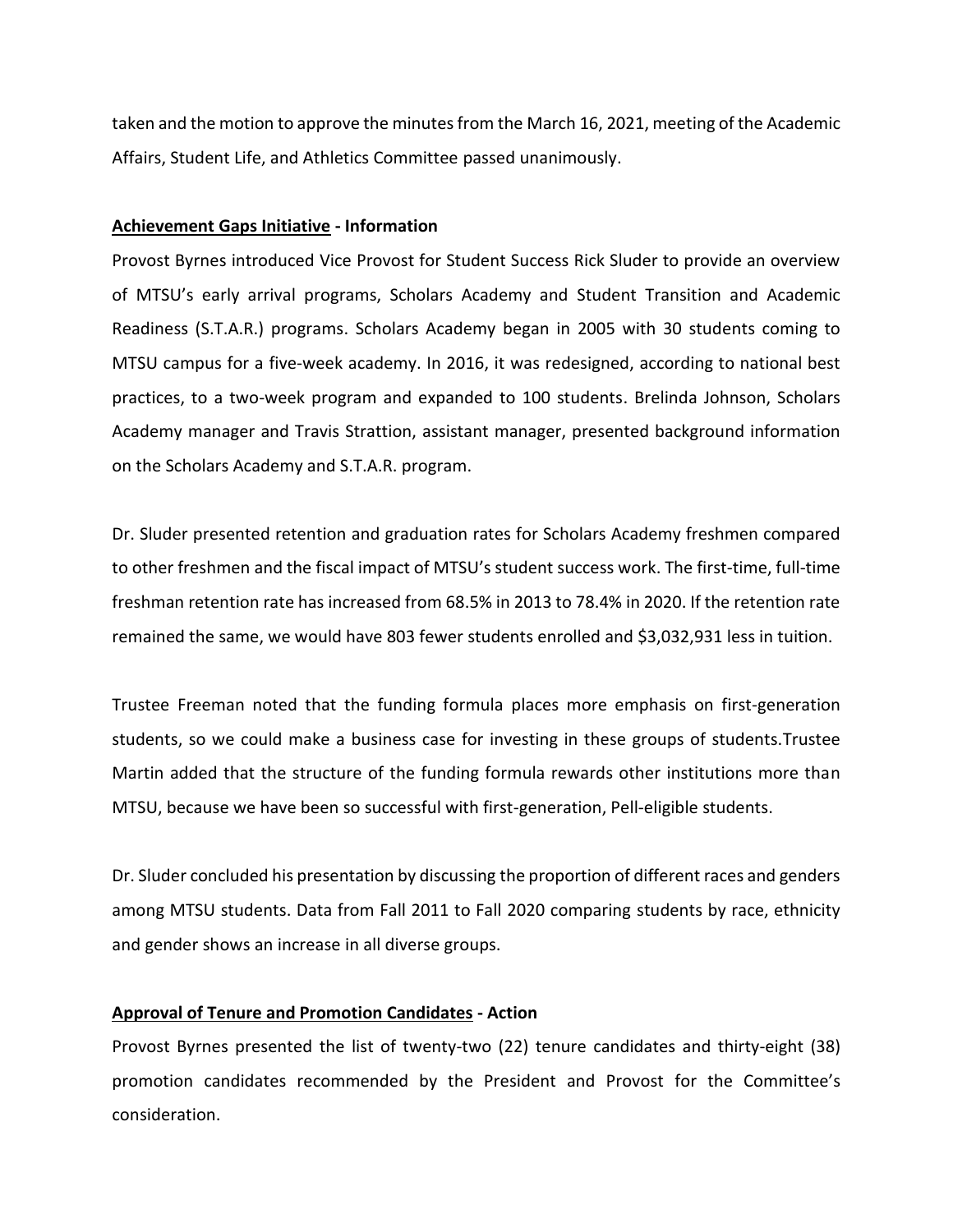Chairman Smith moved to approve tenure for twenty-two (22) candidates and promotion for thirty-eight (38) candidates. Trustee Delay seconded the motion. A voice vote was taken and the motion passed unanimously.

## **Application and Enrollment Activity - Information**

Provost Byrnes presented enrollment data to the Committee. Summer enrollment is up by 453 students (6.93%). Fall undergraduate enrollment is currently down by 500 students (3.6%) for this same day last year but based on CUSTOMS registrations we expect that number to be down around 2%. Graduate enrollment for Fall is up by 559 students (44.4%).

## **Athletics Update - Information**

Athletic Director Chris Massaro reported academic and athletic achievements to the Committee. Sixty-four (64) student athletes graduated over this academic year and fifty-seven (57) student athletes earned a perfect 4.0 during Spring semester. Men's Tennis and Women's Golf had the highest semester GPAs. MTSU's athletic teams led Conference USA in league titles with only the baseball championship remaining.

Trustee Baker asked about the Athletics facility plan. Massaro responded that about half of the funding has been raised, and the goal is to have all the funding by September to present to the State Building Commission.

## **Setting a Goal for Graduation Rates - Action Item**

Trustee Delay stated that the Board is charged with managing the university as a whole and is responsible for setting the course for the University and that graduation is the reason that students come to MTSU. Trustee delay recommended that a clear goal be established to increase graduation rates.